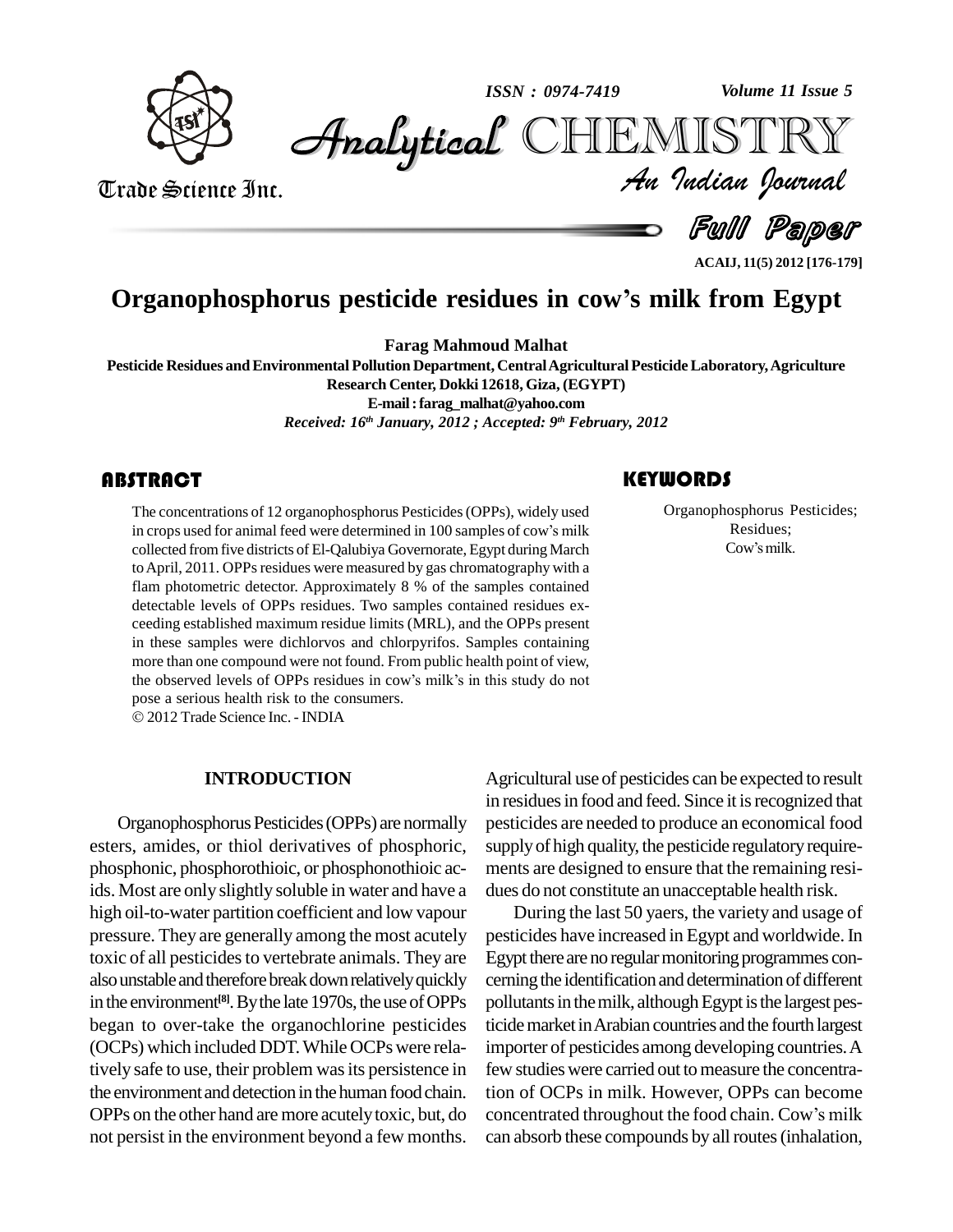## Full Paper

ingestion and dermal absorption) and thus can secrete contaminated milk. This is favored by possible OPPs interactions with lipids and proteins. OPPs can appear in milk due to several possible causes: (a) use of insecticides directlyon dairycattle for ectoparasite control; (b) pasture, forages, or animal feed manufactured from plant material that has been treated with insecticides; and (c) use of insecticides in stables or dairy factories<sup>[9]</sup>. The aim of this work was to study the possible 0.25 l presence in milk of the most commonly used OPPs implicated in milk production in our country.

## **MATERIALSAND METHODS**

All the solvents used in the present study were pesticide residue grade (Alliance Bio, USA). The mixture ture were maintained at  $240$  and  $260^{\circ}$ C, respectively. ofOPPs(dichlorvos,ethoprophos, cadusafos,diazinon, chlorpyrifos-methyl, pirimiphos-methyl, chlorpyrifos, parathion-methyl, pirimiphos-ethyl, malathion, prothiphos, profenophos) analytical standard was purchased from Dr. Ehrenstorfer, Augsburg, Germany. One hundred fresh milk samples (about 500 ml each) were collected from March to April, 2011 during milking hours i.e., early morning and evening in the pre-cleaned, oven dried, hexanes rinsed glass stoppered bottles of 500 ml capacity and were temporarily stored in refrigerator until analysis. Samples were collected from five districts of El-Qalubiya Governorate, Egypt, namely Benha, Kaha, Shebin El-Kanater, Tokh and Kafr Shokr.

The Ministry of Welfare, Health and Cultural Affairs, Leidschendam, the Netherlands, multiresidue method 5 (submethod 3) for the analysis of organophosphours compoundsinmilkwasused **[2]**.Milk (50 ml) was blended with ethyl acetate (100 ml). So dium sulfate (50 g) was added, and the mixture was shaken and then allowed to stand for 2-3 min. The upper layer was decanted, and a 50 ml aliquot was evaposhaken and then allowed to stand for 2-3 min. The up-<br>per layer was decanted, and a 50 ml aliquot was evapo-<br>rated to dryness in a rotating evaporator (35 °C). The residue was dissolved in hexane (10 ml) and then extracted with  $2 \times 25$  ml of acetonitrile, saturated with hexane. Combined acetonitrile phases were evaporated to dryness, as described above. The residue was dis solved in 2 ml of ethyl acetate and transferred into Malath to dryness, as described above. The residue was dis-<br>solved in 2 ml of ethyl acetate and transferred into<br>autosampler vial for GC–FPD analysis. The same volume of solvents and anhydrous sodium sulfate, which used in extraction of OPPs from milk samples were

subjected to the same procedures as the examined samples to detect any possible traces of the studies pesticides and its value was subtracted from the results. A Hewlett-Packard 6890 GC system equipped with a flame photometric detector GC/FPD and a phosphorus filter (526 nm) was used. GC analysis was con ducted on a PAS-1701 (Agilent, Folsom, CA) fused silica capillary column of 30 m length, 0.32 mm id., and 0.25 lm film thicknesses. The oven temperature was<br>programmed from an initial temperature  $160(2 \text{ min hold})$ <br>to  $210^{\circ}\text{C}$  at a rate of  $5^{\circ}\text{C min}^{-1}$  and was maintained at programmed from an initial temperature 160(2 min hold)<br>to 210°C at a rate of 5°C min<sup>-1</sup> and was maintained at<br>210°C for 3 min and raised to 240°C at rate of 5°C to 210 °C at a rate of  $5^{\circ}$ C min<sup>-1</sup> and was maintained at to 210°C at a rate of 5°C min<sup>-1</sup> and was maintained at 210°C for 3 min and raised to 240°C at rate of 5°C min<sup>-1</sup> and was maintained at 240°C for 1 min and raised 210°C for 3 min and raised to 240°C at rate of 5°C<br>min<sup>-1</sup> and was maintained at 240°C for 1 min and raised<br>to 270°C at a rate of 20°C min-1 and was maintained min<sup>-1</sup> and was maintained at 240°C for 1 min and raised<br>to 270°C at a rate of 20°C min-1 and was maintained<br>at 270°C for 10 min. Injector and detector temperato 270 °C at a rate of 20 °C min-1 and was maintained<br>at 270 °C for 10 min. Injector and detector tempera-Nitrogen was used as a carrier at flow rate of 3 mL/ min. The hydrogen and air flow rate were 75 and 100 mL/min, respectively. Peak was identified by comparison of sample retention time value with those of the corresponding of pure standard compounds. Method sensitivity and recovery were determined by using samples spiked with the tested pesticides. Before analysis, relevant standards were run to check column performance, peak height, resolution, and limits of detection. With each set of samples to be analysed, a solvent blank, a standard mixture and a procedural blank were run in sequence to check for contamination, peak identification and quantification. The average recovery per-

**TABLE1 : Recovery percentage, relative standard deviation, method detectionlimits and maximumresidue limits(mg/kg) of organophosphorus pesticides**

| <b>Pesticide Name</b> | Recovery %           | RSD | <b>LOD</b> |  |
|-----------------------|----------------------|-----|------------|--|
| Dichlorvos            | 88                   | 5   | 0.001      |  |
| Ethoprophos           | 78                   | 8   | 0.001      |  |
| Cadusafos             | 92                   | 10  | 0.005      |  |
| Diazinon              | 85                   | 7   | 0.001      |  |
| Chlorpyrifos-methyl   | 96                   | 11  | 0.001      |  |
| Pirimiphos-methyl     | 82                   | 9   | 0.002      |  |
| Chlorpyrifos          | 80                   | 4   | 0.001      |  |
| Parathion-methyl      | 91                   | 8   | 0.001      |  |
| Pirimiphos-ethyl      | 89                   | 8   | 0.002      |  |
| Malathion             | 96                   | 13  | 0.001      |  |
| Prothiphos            | 91                   | 7   | 0.002      |  |
| Profenophos           | 82                   | 10  | 0.001      |  |
|                       |                      |     |            |  |
|                       | Analytical CHEMISTRY |     |            |  |
| An Indian Nournal     |                      |     |            |  |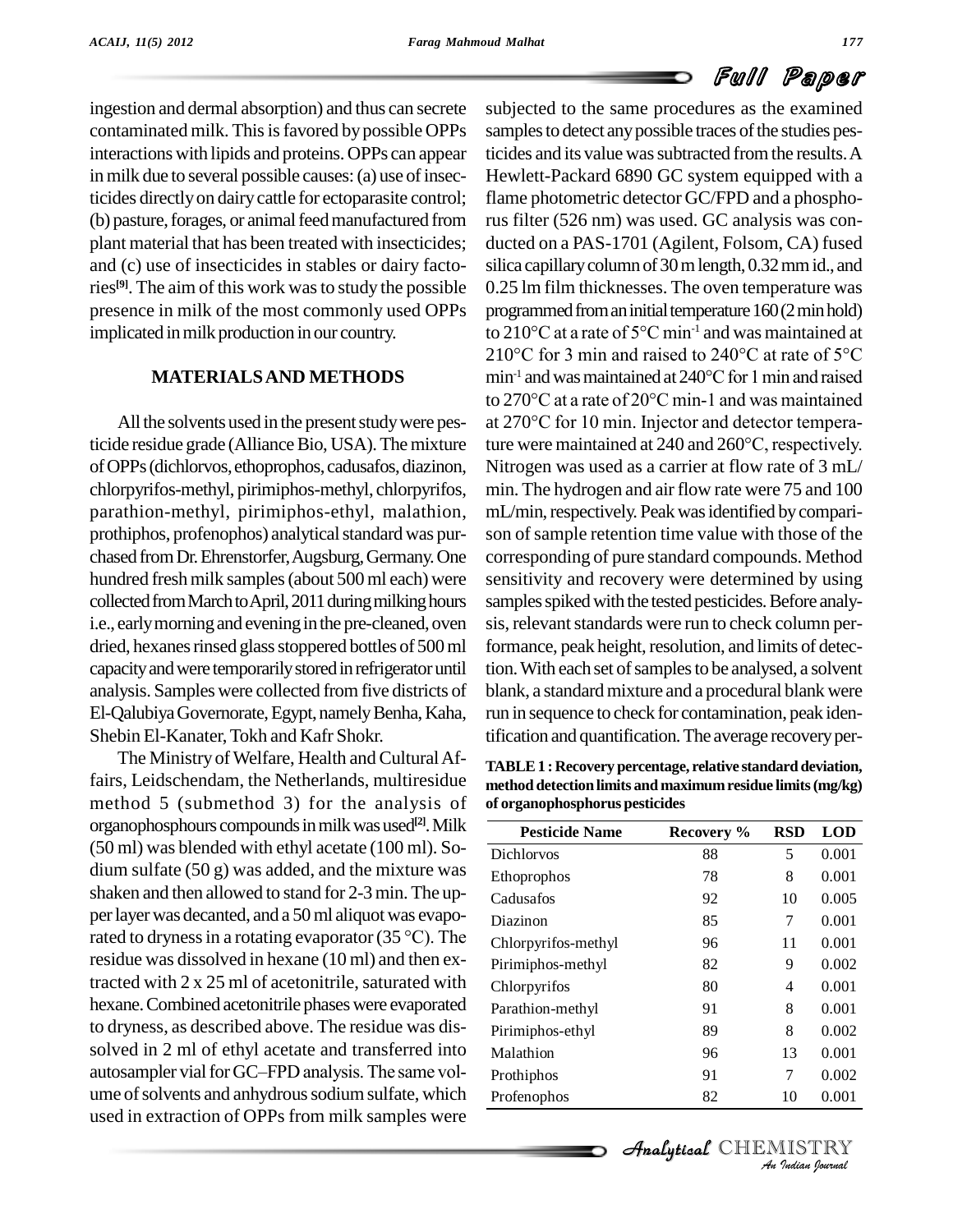# Full Paper

centages of OPPs for fortified samples at different levels were determined and calculated for all tested com pounds in each aquatic system compartment (TABLE 1).

Data were statistically evaluated by one-way analysis of variance (ANOVA). Determination the differences among means were carried out by using the least significant differences (LSD) test. All statistical analysis was done using the statistical package for social sciences(SPSS 16.0) program.

## **RESULTSAND DISCUSSION**

OPPs are so widely used because of their effectiveness against a wide variety of insects and their lack of persistence in the environment (compared to OCPs). Most of the OPPs are rapidly absorbed by all routes. This group of pesticides which act as potent cholinest erase inhibitors, generallyhave lower persistence and bioaccumulation compared with organochlorines, but are regarded as highly toxic<sup>[12]</sup>. Their propensity for relativelyshort persistence, due to chemical and biological degradation, favours their usage. Although many OP pesticides are short-lived or aremetabolized bythe ani mals that ingest them, some are persistent and when applied in large amounts pervade the environment.

 $\frac{1}{\text{41}}$ <br>opinion of<sup>[3]</sup>, who considered that metabolic breakdown  $\frac{1}{\text{41}}$ *Indian*<br> *Indian*<br> *ISTRY*<br> *ISTRY*<br> *ISTRY* Dichlorvos, chlorpyrifos methyl and chlorpyrifos were detected in milk samples TABLE(2). The number of samples exceeding the MRLs established was two milk samples. Samples containing more than one compound were not found. The OPPs present in violative levels were dichlorvos (0.008-0.05 mg/kg) and Chlorpyrifos(0.001-0.096 mg/kg). The presence of dichlovos may be explained due to their use as ectoparasiticides in dairy cattle. Dichlorvos is also used for insect control in brans and silos. The presences of dichlorvos residues in raw milk have been observed by<sup>[9]</sup>. Chlorpyrifos methyl and chlorpyrifos may be present in milk because of their use in crops destined for animal feed such as alfalfa, sorghum, soy, and maize. Chlorpyrifos is one of the OPPs with higher use in our country. The presence of these OPPs contrast with the of OPPs is rather quick and that there is only a rare chance to observe their residues in milk. It is well-known that OPPs are less stable and persistent than OCPs;

however, there are several reports of their presence in however, there are several reports of their presence in<br>cow's milk<sup>[1,4,6,7,10,13]</sup>. Residues of diazinon, chlorpyrifos, and malathion in levels of 0.005-0.586 mg/kg<sup>[5,11]</sup>, 0.059 mg/kg<sup>[4]</sup> and 0.110 mg/kg, respectively, have been reported. In addition to the moderate stability of OPPs, the very limited contamination measured in Egyptian raw milk could reflect the correct compliance with with drawal times for plant protection products and/or veterinarian drugs and the observance of good farming and breeding practices.

| TABLE $2:$ Concentration (mg kg <sup>-1</sup> ) of organophosphorus pes- |  |
|--------------------------------------------------------------------------|--|
| ticides in milk samples                                                  |  |

| <b>Pesticide</b><br><b>Name</b> | <b>Positive</b><br>samples | <b>Residue</b><br>level rang<br>(mg/kg) | <b>Residue</b><br>mean<br>(mg/kg) | <b>MRL</b><br>(mg/kg) |
|---------------------------------|----------------------------|-----------------------------------------|-----------------------------------|-----------------------|
| Dichlorvos                      | 2                          | 0.008-0.05                              | 0.029                             | 0.02                  |
| <b>Ethoprophos</b>              |                            |                                         |                                   |                       |
| Cadusafos                       |                            |                                         |                                   |                       |
| Diazinon                        |                            |                                         |                                   | 0.02                  |
| Chlorpyrifos-<br>methyl         | 3                          | $0.002 - 0.009$                         | 0.004                             | 0.01                  |
| Pirimiphos-<br>methyl           |                            |                                         |                                   | 0.05                  |
| Chlorpyrifos                    | 3                          | 0.001-0.096                             | 0.004                             | 0.01                  |
| Parathion-<br>methyl            |                            |                                         |                                   |                       |
| Pirimiphos-<br>ethyl            |                            |                                         |                                   |                       |
| Malathion                       |                            |                                         |                                   |                       |
| Prothiphos                      |                            |                                         |                                   |                       |
| Profenophos                     |                            |                                         |                                   |                       |

### **REFERENCES**

- **[1]** M.Abd-All, F.Sayed, S.Ahmed; Egypt.J.Dairy Sci., **19**, 243-248 **(1991)**.
- [2] Analytical Method for Pesticides, 6<sup>th</sup> Edition, Ministry of Welfare, Health and Cultural Affairs, Leidschendam, The Netherlands, **(1996)**.
- [3] A.Bluthgen, H.Heeschen; Principles for Toxicological Evaluation of The Residues, In Monograph on Residues and Contaminants in Milk Products; International Dairy Federation: Brussels, Belgium, **(1997)**.
- **[4]** M.El-Hoshy; J.Assiut Med.Vet., **37**, 141-155 **(1997)**.
- **[5]** F.El-Kohly, M.Afifi, A.Ragab, S.El-Baroty; Vet.Med.J.Giza, **48**, 7-11 **(2000)**.

CHEMISTRY